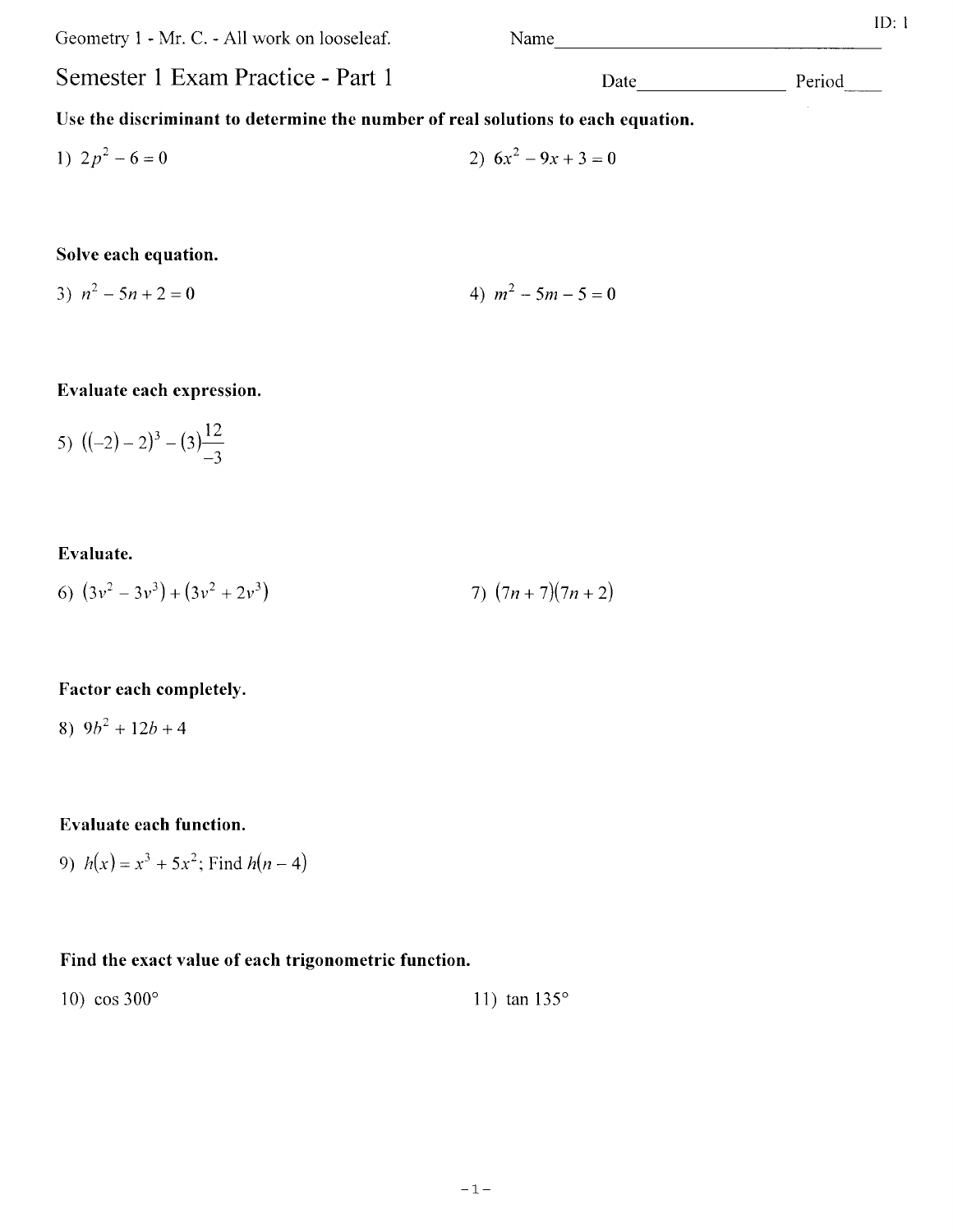Find the approximate value of each trig. function. Round to nearest ten-thousandth.

12) tan  $60^\circ$ 

Find the measure of each side indicated. Round to the nearest tenth.



Find the measure of each angle indicated. Round to the nearest tenth.



#### Find the value of the trig function indicated.



Find the area of each triangle to the nearest tenth.